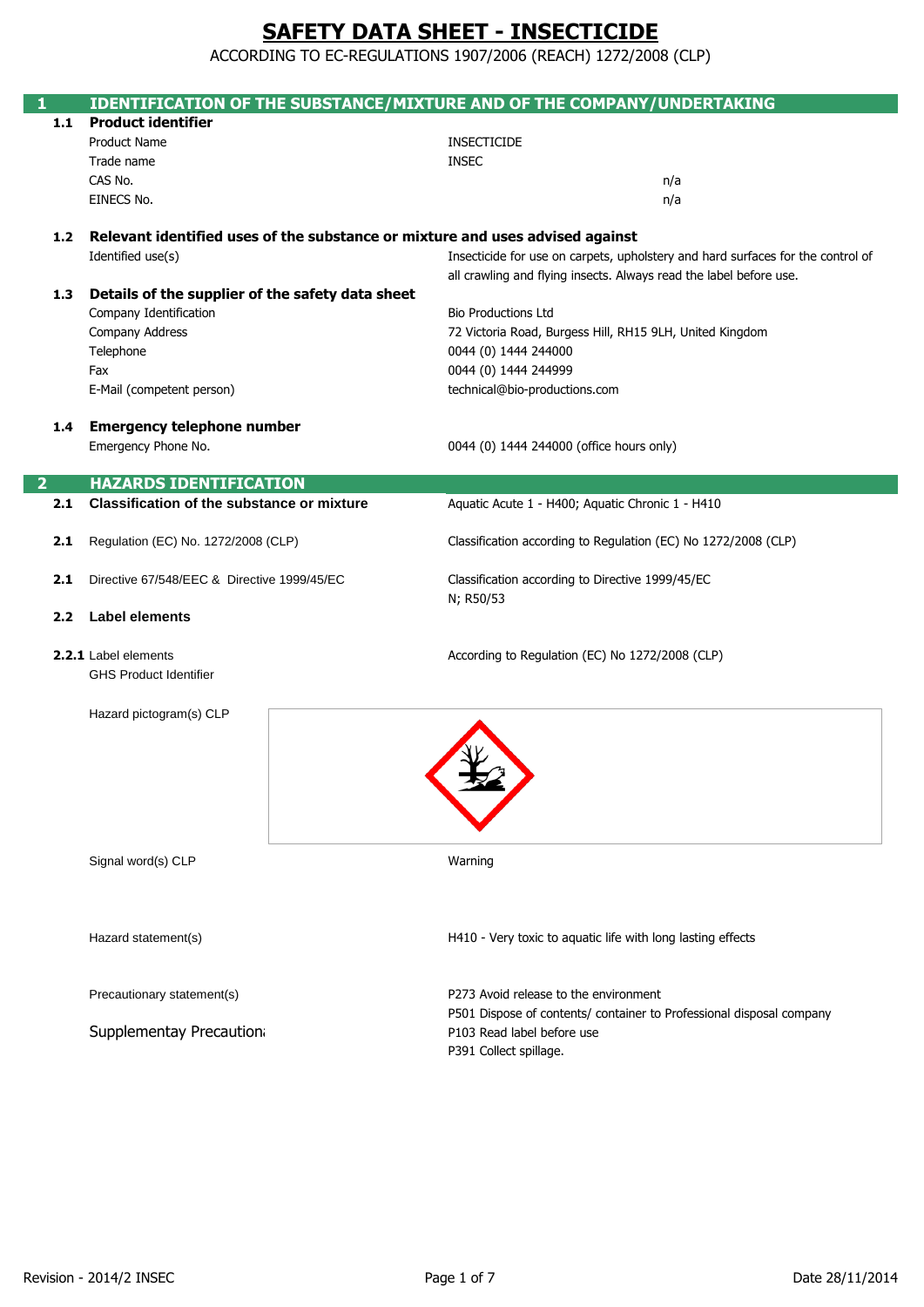ACCORDING TO EC-REGULATIONS 1907/2006 (REACH) 1272/2008 (CLP)

## **3 COMPOSITION/INFORMATION ON INGREDIENTS**

## **3.1 Substances**

| <b>Hazardous</b><br>Ingredient(s):     | <b>EINECS No ICAS NUMBER</b> | $%$ W/W | <b>REACH according to</b><br>Directive 67/548/EEC | CLP according to Regulation EC/1272/2008                                                                 |
|----------------------------------------|------------------------------|---------|---------------------------------------------------|----------------------------------------------------------------------------------------------------------|
| Cypermethrin                           | 257-842-9 52315-07-8         | <1      | Xn; R20/22<br>Xi; R37<br>N; R50/53                | Acute Tox.4 -H302; Acute Tox. 4-<br>H332<br>STOT SE3-H335; Aqua Acute 1-H400<br>Aquatic Chronic 1 - H410 |
|                                        |                              |         |                                                   |                                                                                                          |
|                                        |                              |         |                                                   |                                                                                                          |
|                                        |                              |         |                                                   |                                                                                                          |
| <b>Non Hazardous</b><br>Ingredient(s): | <b>EINECS No ICAS NUMBER</b> | $%$ W/W | <b>SYMBOL</b>                                     | <b>RISK PHRASES</b>                                                                                      |
|                                        |                              |         |                                                   |                                                                                                          |
|                                        |                              |         |                                                   |                                                                                                          |

## **4 FIRST AID MEASURES**

### **4.1 Description of first aid measures (Symptoms)**

| Inhalation             | Discomfort may occur on inhalation of spray mist |
|------------------------|--------------------------------------------------|
| Skin Contact           | Discomfort or mild irritation may occur          |
| Eye Contact            | Irritation may occur                             |
| Ingestion              | Irritation to throat and mouth may occur         |
| Additional Information | Symptomatic treatment                            |
|                        |                                                  |

#### **4.2 Description of first aid measures (Actions)** Inhalation

Skin Contact Eye Contact

Ingestion:

Additional Information **5 FIRE-FIGHTING MEASURES**

**5.1 Extinguishing media**

Suitable Extinguishing Media

- **5.2 Special hazards arising from the**  Substance or mixture Exposure hazards
- **5.3 Advice for fire-fighters** Special protective equipment for fire fighters



for surrounding fires. Product not flammable. Water spray, foam, dry powder or CO2

Do not induce vomiting. Obtain medical advice if patient unwell.

Do not give anything by mouth to an unconscious person.

Always launder contaminated clothing before re-use

10-15 minutes. Obtain medical attention if irritation persists

Wash skin with soap and water. In severe cases obtain medical help.

In case of contact, rinse immediately with plenty of water for at least

Wash out mouth with water and give copious amounts of water to drink.

If affected, remove to fresh air, keep warm and at rest.

Obtain medical attention in severe cases.

The product is non combustible. If heated, irritating vapours may be formed.

Full protective equipment including self-contained respiratory protection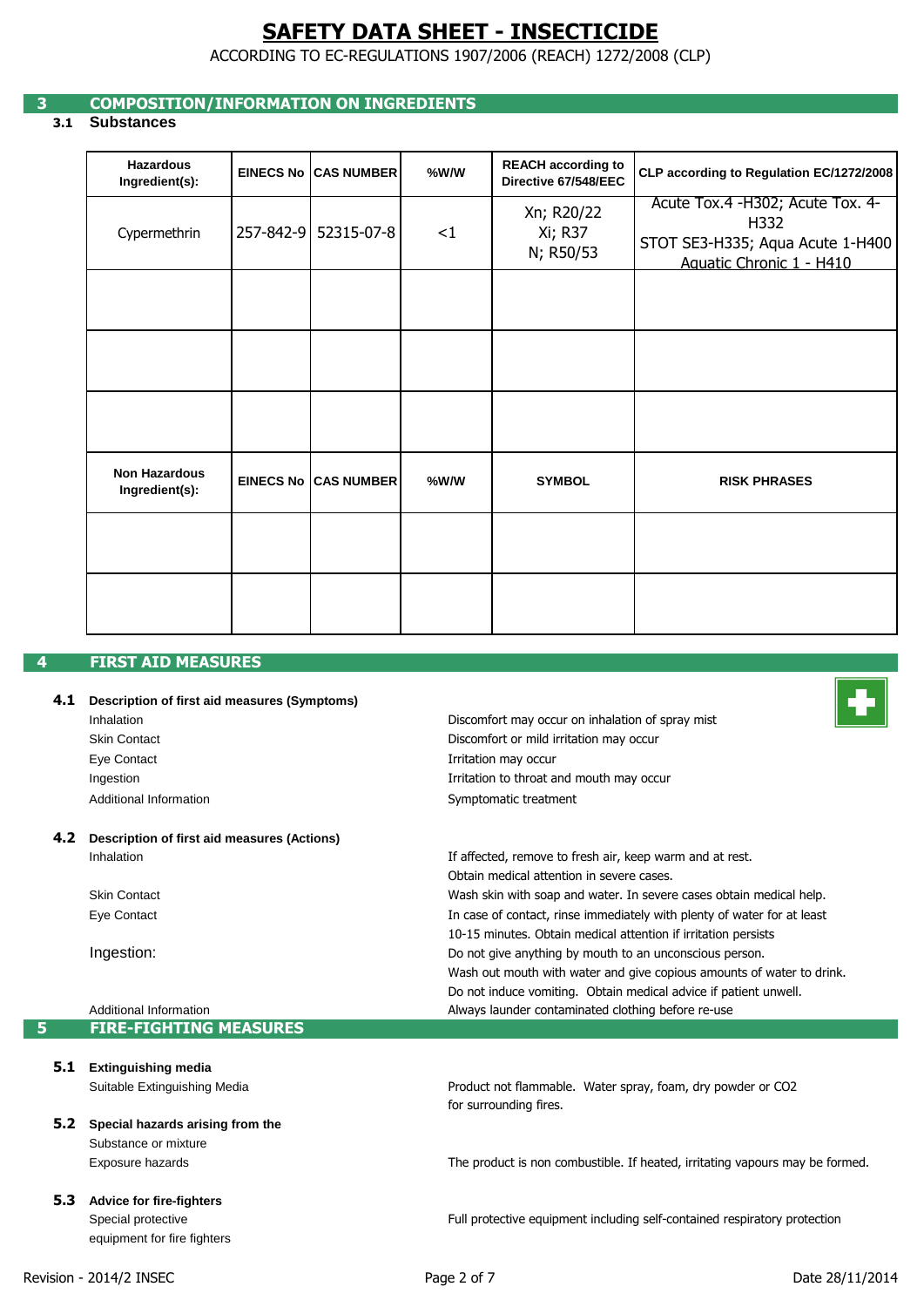ACCORDING TO EC-REGULATIONS 1907/2006 (REACH) 1272/2008 (CLP)

## **6 ACCIDENTAL RELEASE MEASURES**

| 6.1 | Personal precautions, protective equipment<br>and emergency procedures | Mark out the contaminated area with signs and prevent access to<br>unauthorised personnel. Do not attempt to take action without<br>suitable protective clothing $-$ see section 8 of SDS |
|-----|------------------------------------------------------------------------|-------------------------------------------------------------------------------------------------------------------------------------------------------------------------------------------|
|     | <b>6.2</b> Environmental precautions                                   | Do not discharge into drains or rivers. Contain the spillage using bunding.                                                                                                               |
| 6.3 | Methods and material for containment<br>and cleaning up                | Small spills can be handled with a mop and water. Large spills should be<br>contained with sawdust and disposed of under local authority regulations.                                     |
| 6.4 | Reference to other sections                                            | Not applicable                                                                                                                                                                            |
| 6.5 | <b>Additional Information</b>                                          | Spillages will prove slippery if product gets wet                                                                                                                                         |

### **7 HANDLING AND STORAGE**

- **7.1 Precautions for safe handling**
- **7.2 Conditions for safe storage, including any incompatibilities**
- **7.3 Suitable packagine**
- **7.3 Specific end use(s)**

other sensitive materials. Keep in original containers. Keep separate from food, feedstuffs, fertilisers and product. Eye wash facilities and emergency shower must be available. Avoid contact with eyes or skin. Do not eat, drink or smoke when using this

Keep in original containers

Keep tightly closed when not in use Keep separate from food and feedstuffs. Do not store below 5ºC or above 30ºC

## **8 EXPOSURE CONTROLS / PERSONAL PROTECTION**

#### **8.1 Control Parameters**

Hazardous Ingredients

NO OCCUPATIONAL LIMIT ASSIGNED

| Workplace exposure limits |            |             | Respirable dust |             |
|---------------------------|------------|-------------|-----------------|-------------|
| <b>State</b>              | 8 hour TWA | 15 min STEL | 8 hour TWA      | 15 min Stel |
|                           |            |             |                 |             |
|                           |            |             |                 |             |
|                           |            |             |                 |             |
|                           |            |             |                 |             |

#### **8.2 Exposure Controls**

Engineering measures Respiratory Protection Hand Protection Eye Protection Skin Protection Not necessary under normal usage Provide adequate ventilation. Wear suitable protective overalls Wear safety goggles Wear protective gloves (Butyl rubber or Polyvinyl chloride)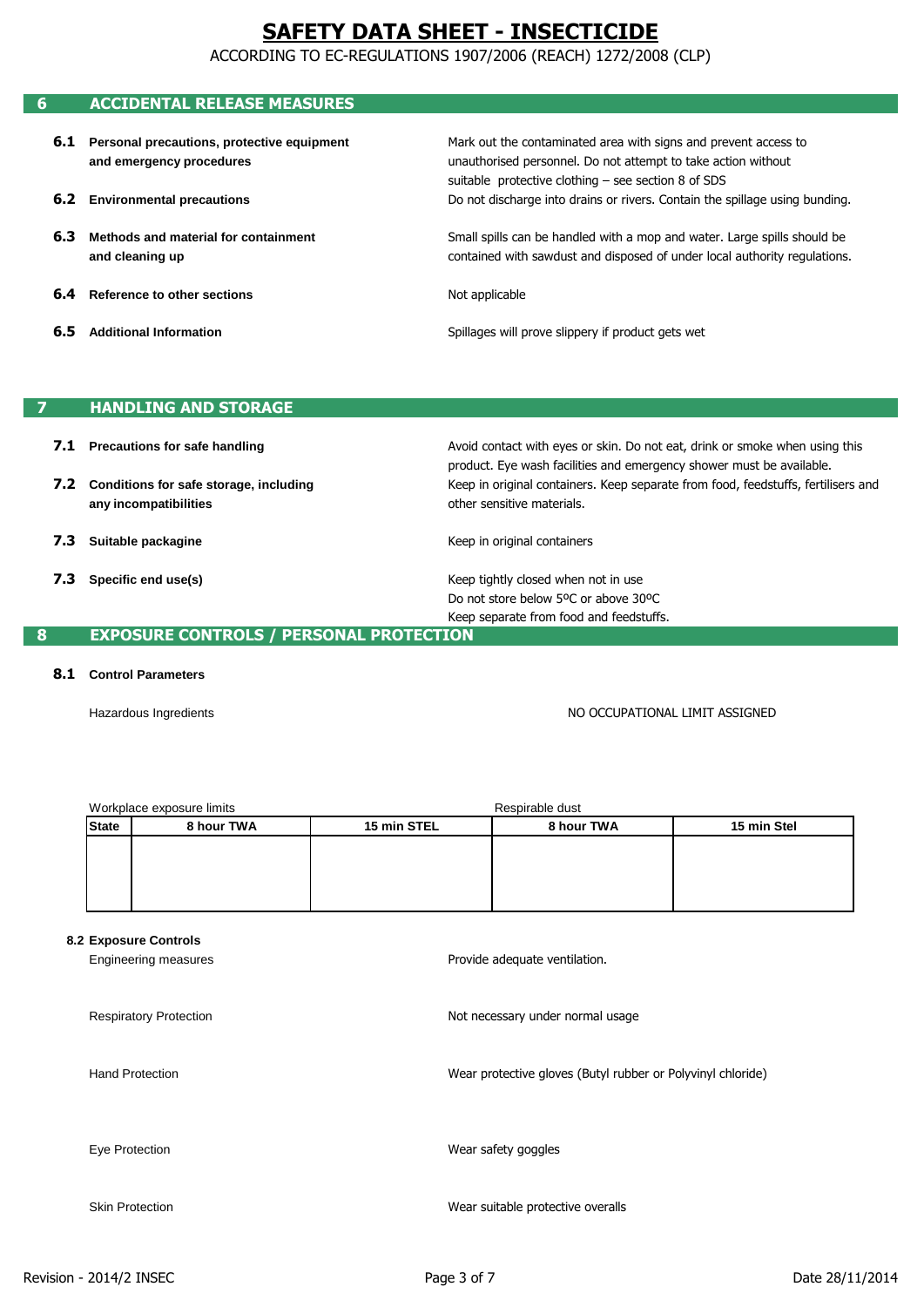ACCORDING TO EC-REGULATIONS 1907/2006 (REACH) 1272/2008 (CLP)

# **9 PHYSICAL AND CHEMICAL PROPERTIES**

### **9.1 Information on the basic physical and chemical properties**

| Form:                         | Liquid                         |
|-------------------------------|--------------------------------|
| Odour:                        | <b>Odourless</b>               |
| Colour:                       | Colourless                     |
| Viscosity:                    | Not available                  |
| pH (Value):                   | $6.8 - 7.5$ approx             |
| Density (g/ml):               | $1.003$ approx                 |
| <b>Boiling Point:</b>         | $>100$ deg C                   |
| Flash Point:                  | Not Applicable                 |
| Melting Point:                | Not Applicable                 |
| Pour Point (Deg C):           | Not Applicable                 |
| Auto Ignition Temp.           | Not Applicable                 |
| Vapour Pressures:             | Not Applicable                 |
| Solubility (water):           | <b>Dissolves</b>               |
| Solubility (other):           | Not Applicable                 |
| <b>Partition Coefficient:</b> | Not Applicable                 |
| Flammable Limits:             | Not Applicable. Non flammable  |
| Oxidising Props.              | Not Applicable. Non oxidising. |
|                               |                                |

### **9.2 Other information**

No additional information available

# **10 STABILITY AND REACTIVITY**

| 10.1 Reactivity                         | Not expected to be reactive.                                                                           |
|-----------------------------------------|--------------------------------------------------------------------------------------------------------|
| <b>10.2 Chemical Stability</b>          | Stable under normal conditions                                                                         |
| 10.3 Possibility of hazardous reactions | No polymerisation reaction expected                                                                    |
| 10.4 Conditions to avoid                | Extremes of temperature and moisture (in storage)<br>Avoid contact with acids and oxidising substances |
| 10.5 Incompatible materials             | <b>Disinfectants</b><br>Acids & oxidising agents                                                       |
| 10.6 Hazardous decompostion products    | Burning produces Oxides of Carbon                                                                      |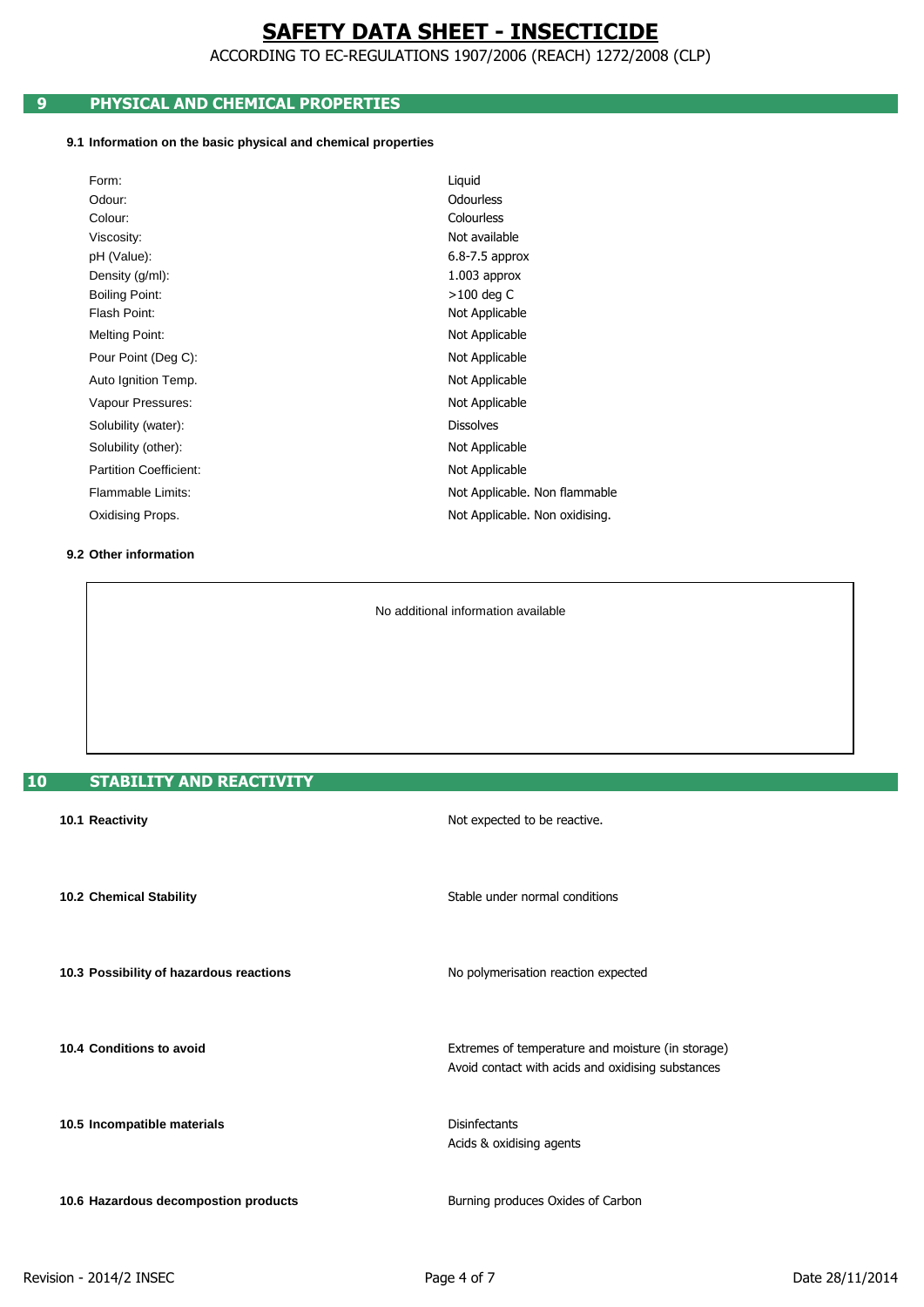ACCORDING TO EC-REGULATIONS 1907/2006 (REACH) 1272/2008 (CLP)

# **11 TOXICOLOGICAL INFORMATION**

### **11.1 Information on toxicological effects**

**Toxicity values**

| Route          | <b>Species</b> | <b>Test</b> | Value | <b>Units</b> |
|----------------|----------------|-------------|-------|--------------|
| No information | available      |             |       |              |
|                |                |             |       |              |
|                |                |             |       |              |
|                |                |             |       |              |

### **Relevant effects for mixture**

| Effect | Route | <b>Basis</b> |
|--------|-------|--------------|
|        |       |              |
|        |       |              |
|        |       |              |

#### **11.2 Symptoms / Routes of exposure**

| Skin contact | May cause slight/mild irritation to sensitive skin with prolonged contact.    |
|--------------|-------------------------------------------------------------------------------|
| Eye Contact  | May cause mild/temporary eye irritation.                                      |
| Ingestion    | May cause discomfort if swallowed. Gastrointestinal symptoms, including upset |
| Inhalation   | stomach.<br>Under normal use should not present a hazard                      |
|              | Irritation to the respiratory system may occur in sensitive individuals.      |

## **12 ECOLOGICAL INFORMATION**

### **12.1 Toxicity**

#### **Eco Toxicity values**

| <b>Species</b> | Test | Value | <b>Units</b> |
|----------------|------|-------|--------------|
|                |      |       |              |
|                |      |       |              |

**12.2 Persistence and degradability**

No data available.

**12.3 Bioaccumulative potential**

**12.4 Mobility in soil**

**12.5 Results of PBT and vPvB assessment**

**12.6 Other Adverse Effects**

Negligible ecotoxicity. No bioaccumulation potential. Readily absorbed into soil Does not contain PBT or vPvB substances.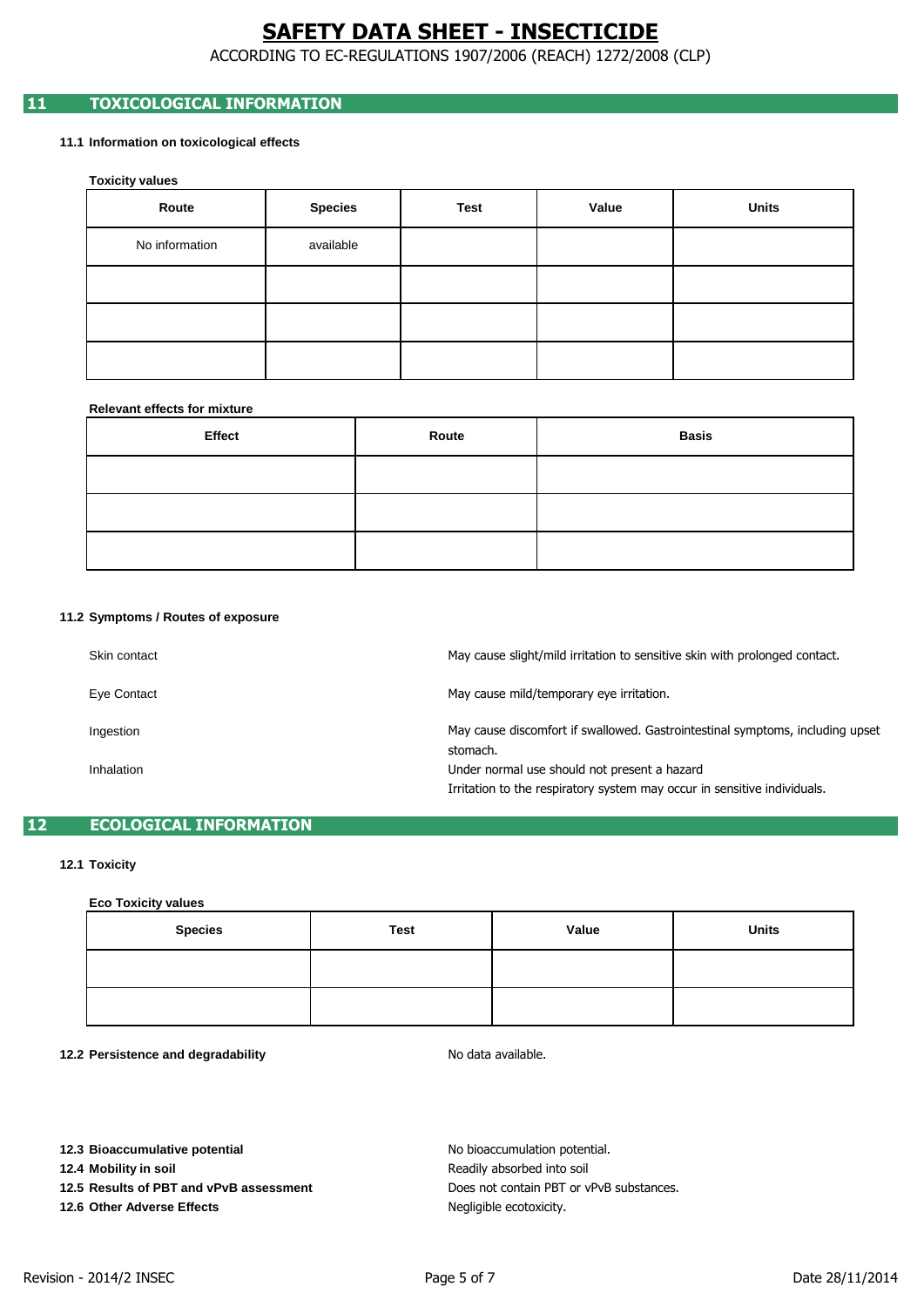ACCORDING TO EC-REGULATIONS 1907/2006 (REACH) 1272/2008 (CLP)

## **13 DISPOSAL CONSIDERATIONS**

#### **13.1 Waste treatment methods**

| Disposal operations   | Dispose of in accordance with Local Authority Guidelines and Regulations |
|-----------------------|--------------------------------------------------------------------------|
| Disposal of packaging | Dispose of in accordance with Local Authority Guidelines and Regulations |

**NB: The users attention is drawn to the possible existance of regional or national regulations regarding disposal**

| 14 |                                | <b>TRANSPORT INFORMATION</b>                                                                           |    |                      |                                                                       |
|----|--------------------------------|--------------------------------------------------------------------------------------------------------|----|----------------------|-----------------------------------------------------------------------|
|    |                                |                                                                                                        |    |                      |                                                                       |
|    |                                | 14.1 UN Number                                                                                         |    |                      | 3082                                                                  |
|    |                                | 14.2 UN Proper shipping name                                                                           |    |                      | ENVIRONMENTALLY HAZARDOUS SUBSTANCE, LIQUID, N.O.S.<br>(CYPERMETHRIN) |
|    |                                | 14.3 Transport hazard class(es)                                                                        |    |                      |                                                                       |
|    |                                | <b>ARD/RID</b>                                                                                         | ÷. | <b>Class</b>         | 9                                                                     |
|    |                                | <b>IMDG</b>                                                                                            | ÷. | Proper shipping name | 9                                                                     |
|    |                                | <b>IATA</b>                                                                                            | ÷  | Proper shipping name | 9                                                                     |
|    |                                | 14.4 Packing Group<br><b>14.5 Environmental hazards</b><br>Environmental hazardous<br>Marine pollutant |    |                      | 3                                                                     |
|    |                                |                                                                                                        |    |                      |                                                                       |
|    |                                |                                                                                                        |    |                      |                                                                       |
|    |                                |                                                                                                        |    |                      |                                                                       |
|    |                                | 14.6 Special precautions for user                                                                      |    |                      | Limited Quantities (LQ) :5L                                           |
|    |                                | <b>EMS</b><br><b>Emergency Action Code</b>                                                             |    |                      | F-A, S-F                                                              |
|    |                                |                                                                                                        |    |                      | .3Z                                                                   |
|    | Hazard No. (ADR)               |                                                                                                        |    |                      | 90                                                                    |
|    | <b>Tunnel Restriction Code</b> |                                                                                                        |    |                      | (E)                                                                   |
|    |                                |                                                                                                        |    |                      |                                                                       |

## **15 REGULATORY INFORMATION**

**This preparation was classified in compliance with the following directions and regulations**

the European Parliament and of the Council of 16 December 2008 on and including Regulation (EU) No 453/2010. Regulation (EC) No 1272 of classification, labelling and packaging of substances and mixtures. Regulation (EC) No 1907/2006 (REACH) and amendments thereof up to

Substances of Very High Concern for Authorization in accordance with Article None of the constituent ingredients are listed on the candidate list of 59(10) of the REACH Regulation.

regulations or provisions. The regulatory information given above only indicates the principal regulations specifically applicable to additional provisions which complete these regulations. Refer to all applicable national, international and local the product described in this safety data sheet. The user`s attention is drawn to the possible existence of